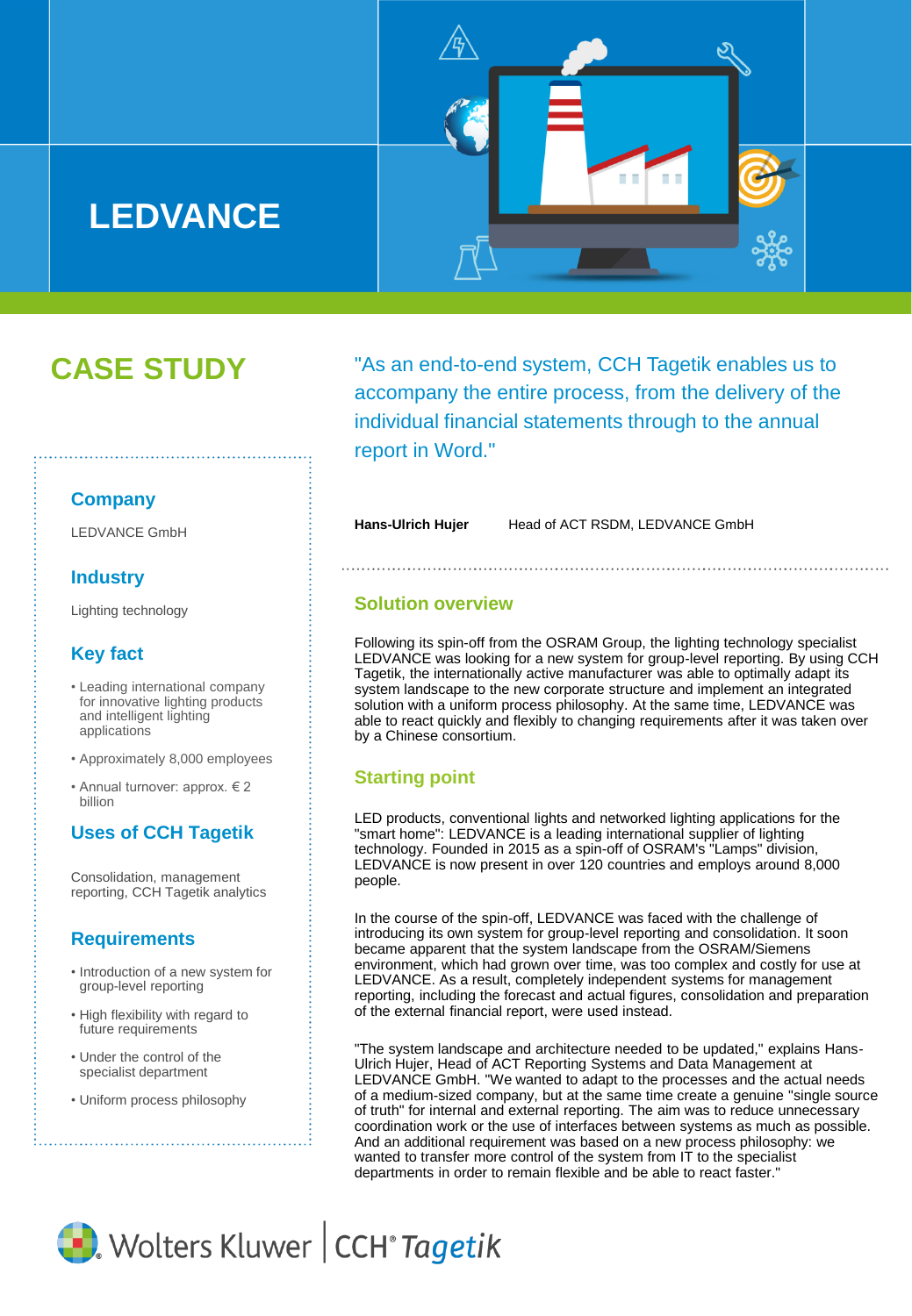#### **Results and benefits**

- Implementation of CCH Tagetik for consolidation
- Creation of a continuous end-toend process from the start through to the annual report
- Flexible implementation of specific provisions of Chinese commercial law
- Representation of characteristics such as foreign trade reporting
- Intuitive creation of management reports with CCH Tagetik analytics

Several pre-selected solutions were compared as part of a comprehensive assessment so that the most suitable system could be selected. The basis for this was a joint catalogue of requirements from the specialist departments within the areas of group accounting, general ledger and controlling.

#### **Consolidation and reporting with CCH Tagetik**

In addition to functional, qualitative aspects, cost also played a decisive role. CCH Tagetik was not just shortlisted: ultimately, it was able to win, thanks to a successful feasibility study in the form of a prototype. One factor that positively influenced the decision-making process was CCH Tagetik's great flexibility literally anticipating potential future requests and requirements.

LEDVANCE learned how important this aspect would actually become during the implementation phase of the project, in which the auditing firm PricewaterhouseCoopers was involved as a partner. This is because the general conditions had once again changed fundamentally as a result of the sale of LEDVANCE to a Chinese consortium, and the group's reporting had to face an unexpected test. Suddenly, for example, specific peculiarities of Chinese commercial law had to be included. For instance, this affected the financial statements, which must be drawn up for 31 December to meet Chinese regulations.

"Our own consolidated financial statements and our ERP systems traditionally close on 30 September with balances carried forward to 1 October," says Hujer. "This kind of conversion would have taken a huge amount of effort using the old system landscape. Instead of developing half-hearted emergency solutions outside the actual system due to time pressure, with CCH Tagetik we were ultimately able to simply implement a data layer with a customised report design. In addition, the data can also be enriched with additional qualitative and quantitative information for use in the annexes, which play an important role under Chinese commercial law."